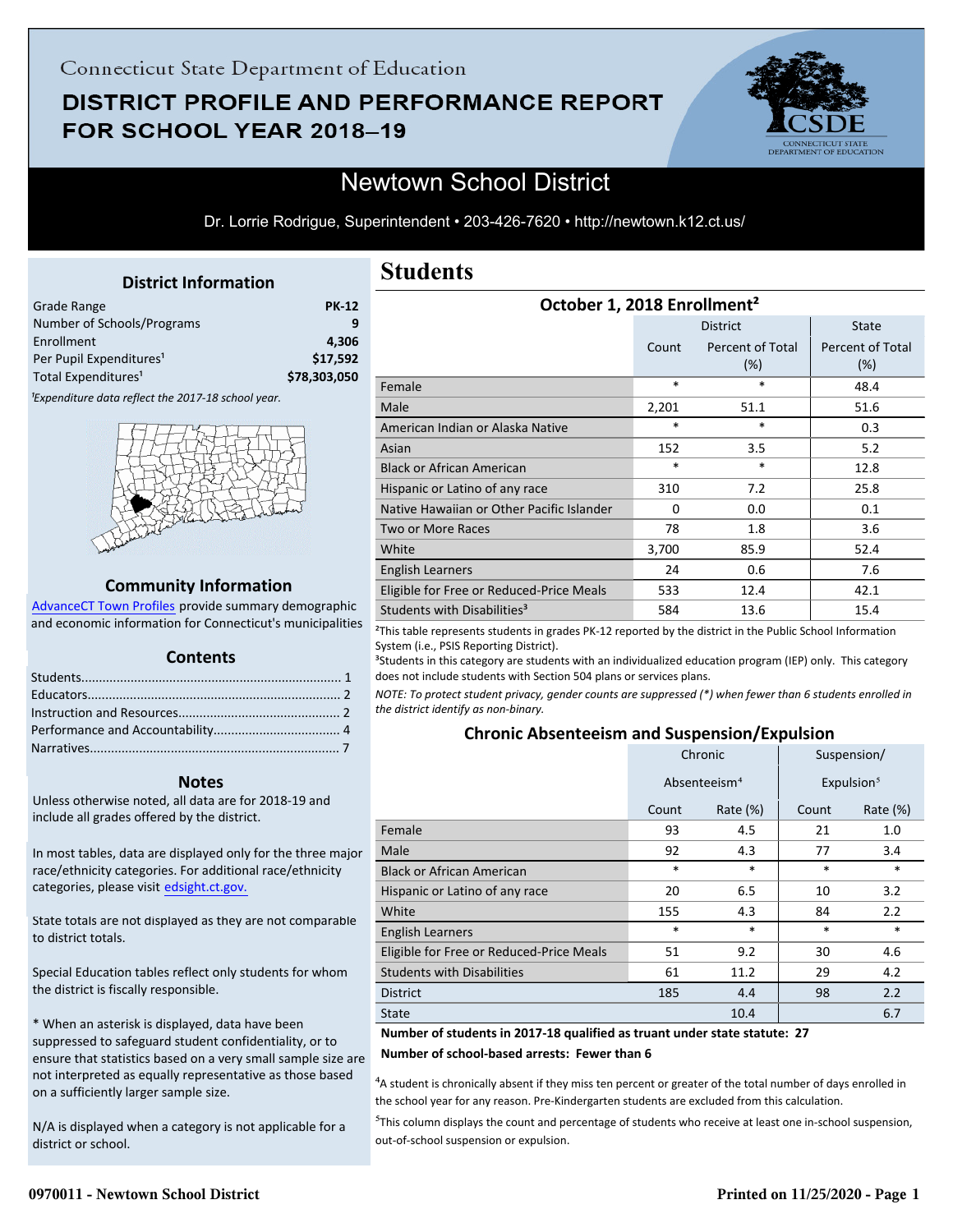## **Educators**

**Full-Time Equivalent (FTE)<sup>1</sup> Staff** 

|                                                           | <b>FTE</b> |
|-----------------------------------------------------------|------------|
| <b>General Education</b>                                  |            |
| <b>Teachers and Instructors</b>                           | 291.8      |
| Paraprofessional Instructional Assistants                 | 48.0       |
| <b>Special Education</b>                                  |            |
| <b>Teachers and Instructors</b>                           | 37.3       |
| Paraprofessional Instructional Assistants                 | 90.3       |
| <b>Administrators, Coordinators and Department Chairs</b> |            |
| District Central Office                                   | 7.0        |
| School Level                                              | 22.8       |
| Library/Media                                             |            |
| Specialists (Certified)                                   | 7.0        |
| <b>Support Staff</b>                                      | 4.9        |
| Instructional Specialists Who Support Teachers            | 20.6       |
| Counselors, Social Workers and School Psychologists       | 35.1       |
| <b>School Nurses</b>                                      | 12.9       |
| Other Staff Providing Non-Instructional Services/Support  | 246.9      |

|                                              |       | <b>District</b>         | <b>State</b>            |
|----------------------------------------------|-------|-------------------------|-------------------------|
|                                              | Count | Percent of Total<br>(%) | Percent of Total<br>(%) |
| American Indian or Alaska Native             | 1     | 0.2                     | 0.1                     |
| Asian                                        | 4     | 0.9                     | 1.1                     |
| <b>Black or African American</b>             | 1     | 0.2                     | 3.8                     |
| Hispanic or Latino of any race               | 6     | 1.4                     | 3.8                     |
| Native Hawaiian or Other Pacific<br>Islander | n     | 0.0                     | 0.0                     |
| Two or More Races                            | O     | 0.0                     | 0.1                     |
| White                                        | 415   | 97.2                    | 90.5                    |

**Educators by Race/Ethnicity**

<sup>1</sup>In the full-time equivalent count, staff members working part-time in the school are counted as a fraction of full-time. For example, a teacher who works half-time in a school contributes 0.50 to the school's staff count.

### **Classroom Teacher Attendance: 2017-18**

|                                                                   | <b>District</b> | State |
|-------------------------------------------------------------------|-----------------|-------|
| Average Number of FTE Days Absent Due to Illness or Personal Time |                 | 10.0  |

## **Instruction and Resources**

### **11th and 12th Graders Enrolled in College-and-Career-Readiness Courses during High School²**

|                                          | 11th   |             | 12 <sub>th</sub> |             |
|------------------------------------------|--------|-------------|------------------|-------------|
|                                          | Count  | Rate $(\%)$ | Count            | Rate $(\%)$ |
| <b>Black or African American</b>         | $\ast$ | $\ast$      | $\ast$           | $\ast$      |
| Hispanic or Latino of any race           | 24     | 85.7        | 12               | $\ast$      |
| White                                    | 346    | 95.8        | 349              | 93.6        |
| <b>English Learners</b>                  | 0      | $\ast$      | 0                | $\ast$      |
| Eligible for Free or Reduced-Price Meals | 46     | 86.8        | 48               | 88.9        |
| <b>Students with Disabilities</b>        | 22     | 84.6        | 33               | 63.5        |
| <b>District</b>                          | 404    | 95.5        | 386              | 93.2        |
| State                                    |        | 74.5        |                  | 85.2        |

²College-and-Career-Readiness Courses include Advanced Placement®(AP), International Baccalaureate®(IB), Career and Technical Education(CTE), workplace experience and dual enrollment courses.

### **Students with Disabilities Who Spend 79.1 to 100 Percent of Time with Nondisabled Peers³**

|                                | Count  | Rate $(\%)$ |
|--------------------------------|--------|-------------|
| Autism                         | 52     | 54.7        |
| <b>Emotional Disturbance</b>   | 26     | 55.3        |
| <b>Intellectual Disability</b> | $\ast$ | $\ast$      |
| Learning Disability            | 143    | 83.1        |
| Other Health Impairment        | 95     | 84.8        |
| <b>Other Disabilities</b>      | $\ast$ | $\ast$      |
| Speech/Language Impairment     | 60     | 96.8        |
| <b>District</b>                | 382    | 73.2        |
| State                          |        | 67.6        |

<sup>3</sup>This table represents students ages 6-21 for whom the district is fiscally responsible (i.e., Nexus District students with an IEP or services plan).

### **0970011 - Newtown School District Printed on 11/25/2020 - Page 2**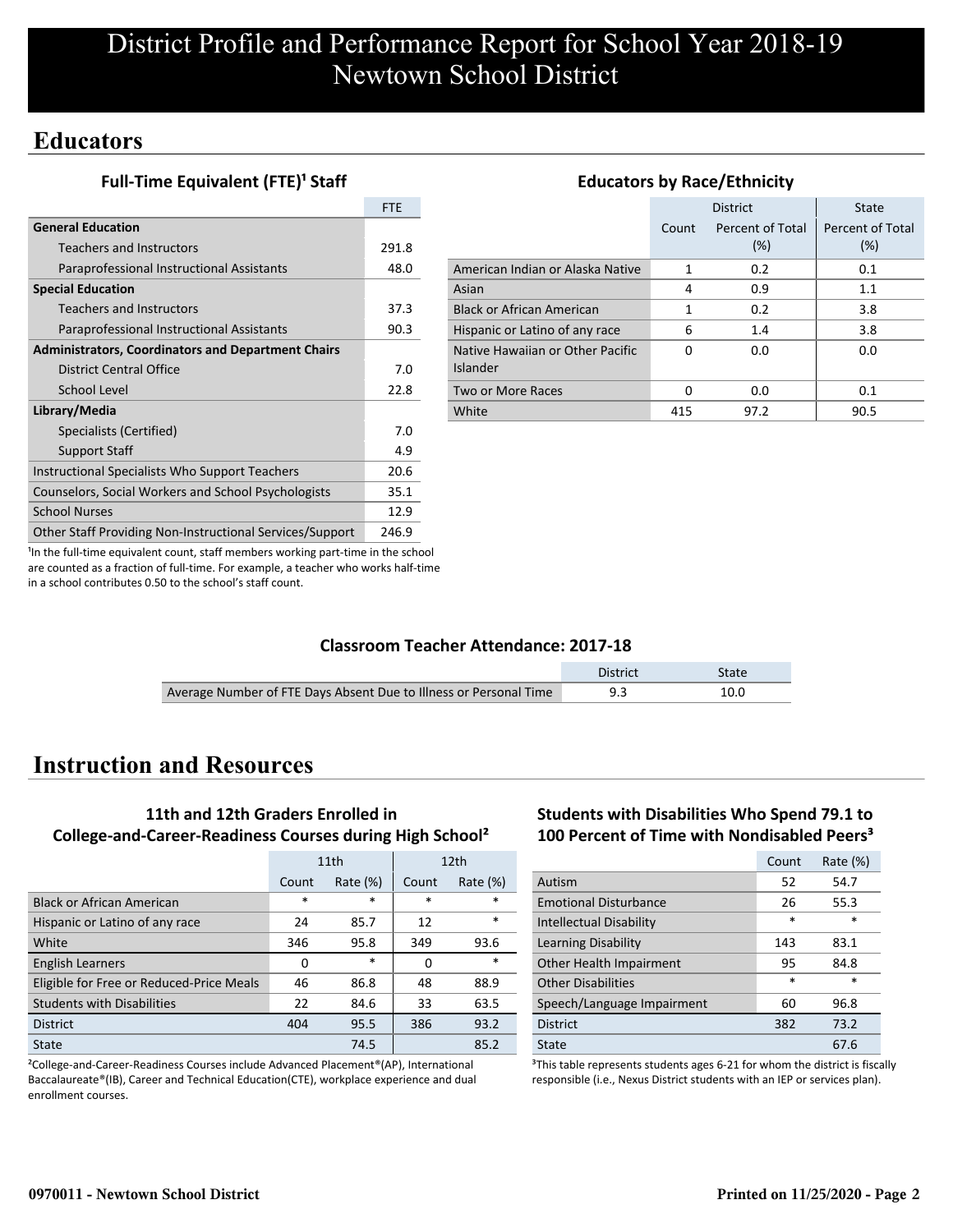### **Students with Disabilities by Primary Disability<sup>1</sup>**

|                                | <b>District</b> | State       |             |
|--------------------------------|-----------------|-------------|-------------|
|                                | Count           | Rate $(\%)$ | Rate $(\%)$ |
| Autism                         | 97              | 2.3         | 1.9         |
| <b>Emotional Disturbance</b>   | 47              | 1.1         | 1.1         |
| <b>Intellectual Disability</b> | 18              | 0.4         | 0.5         |
| <b>Learning Disability</b>     | 172             | 4.0         | 5.5         |
| Other Health Impairment        | 114             | 2.7         | 3.2         |
| <b>Other Disabilities</b>      | 26              | 0.6         | 1.1         |
| Speech/Language<br>Impairment  | 76              | 1.8         | 1.8         |
| <b>All Disabilities</b>        | 550             | 12.9        | 15.0        |

<sup>1</sup>This table represents students in grades K-12 for whom the district is fiscally responsible (i.e., Nexus District students with an IEP or services plan).

### **Students with Disabilities Placed Outside of the District²**

|                                             | <b>District</b> | State       |             |
|---------------------------------------------|-----------------|-------------|-------------|
|                                             | Count           | Rate $(\%)$ | Rate $(\%)$ |
| Public Schools in<br><b>Other Districts</b> | 17              | 3.1         | 8.2         |
| <b>Private Schools</b><br>or Other Settings | 23              | 4.2         | 5.0         |

<sup>2</sup>This table represents students in grades K-12 for whom the district is fiscally responsible (i.e., Nexus District students with an IEP or services plan).

### **Overall Expenditures:**³ **2017-18**

|                                                |              |                | Per Pupil   |
|------------------------------------------------|--------------|----------------|-------------|
|                                                | Total $(5)$  | District $(5)$ | State $(5)$ |
| Instruction                                    | \$44,438,889 | \$9,984        | \$10,545    |
| Support services - students                    | \$8,545,994  | \$1,949        | \$1,373     |
| Support services - instruction                 | \$1,814,233  | \$414          | \$644       |
| Support services - general administration      | \$1,304,298  | \$297          | \$462       |
| Support services - school based administration | \$4,143,746  | \$945          | \$1,007     |
| Central and other support services             | \$1,880,319  | \$429          | \$671       |
| Operation and maintenance of plant             | \$10,484,086 | \$2,391        | \$1,629     |
| Student transportation services                | \$4,562,302  | \$1,024        | \$1,231     |
| Food services                                  | \$8,735      | \$2            | \$13        |
| <b>Enterprise operations</b>                   | \$1,120,450  | \$256          | \$157       |
| Minor school construction                      |              | $\bullet$      | \$65        |
| Total                                          | \$78,303,050 | \$17,592       | \$17,153    |

<sup>3</sup>Expenditures may be supported by local tax revenues, state grants, federal grants, municipal in-kind services, tuition and other sources.

### **Special Education Expenditures: 2017-18**

|                                                          | <b>District</b> |                         | <b>State</b>            |
|----------------------------------------------------------|-----------------|-------------------------|-------------------------|
|                                                          | Total $(5)$     | Percent of<br>Total (%) | Percent of<br>Total (%) |
| <b>Teacher Salaries</b>                                  | \$5,220,485     | 29.6                    | 29.7                    |
| <b>Instructional Aide Salaries</b>                       | \$1,727,405     | 9.8                     | 9.6                     |
| Other Salaries                                           | \$2,019,525     | 11.4                    | 10.4                    |
| <b>Employee Benefits</b>                                 | \$2,150,723     | 12.2                    | 13.0                    |
| Purchased Services Other Than Transportation             | \$463,292       | 2.6                     | 5.5                     |
| <b>Special Education Tuition</b>                         | \$4,366,434     | 24.7                    | 22.6                    |
| <b>Supplies</b>                                          | \$97,039        | 0.5                     | 0.6                     |
| <b>Property Services</b>                                 | \$34,901        | 0.2                     | 0.4                     |
| <b>Purchased Services For Transportation</b>             | \$1,539,596     | 8.7                     | 8.0                     |
| Equipment                                                | \$41,641        | 0.2                     | 0.2                     |
| All Other Expenditures                                   | \$1,522         | 0.0                     | 0.1                     |
| Total                                                    | \$17,662,564    | 100.0                   | 100.0                   |
| Percent of Total Expenditures Used for Special Education |                 | 22.6                    | 24.4                    |

### **Expenditures by Revenue Source:**<sup>4</sup>

| 2017-18         |                      |  |  |  |
|-----------------|----------------------|--|--|--|
|                 | Percent of Total (%) |  |  |  |
|                 | Excluding            |  |  |  |
|                 | School               |  |  |  |
|                 | Construction         |  |  |  |
| Local           | 89.7                 |  |  |  |
| <b>State</b>    | 7.4                  |  |  |  |
| Federal         | 1.4                  |  |  |  |
| Tuition & Other | 1.5                  |  |  |  |

⁴Revenue sources do not include state-funded Teachers' Retirement Board contributions, Connecticut Technical Education and Career System (CTECS) operations, CSDE-budgeted costs for salaries and leadership activities and other state-funded school districts (e.g., Dept. of Children and Families and Dept. of Correction).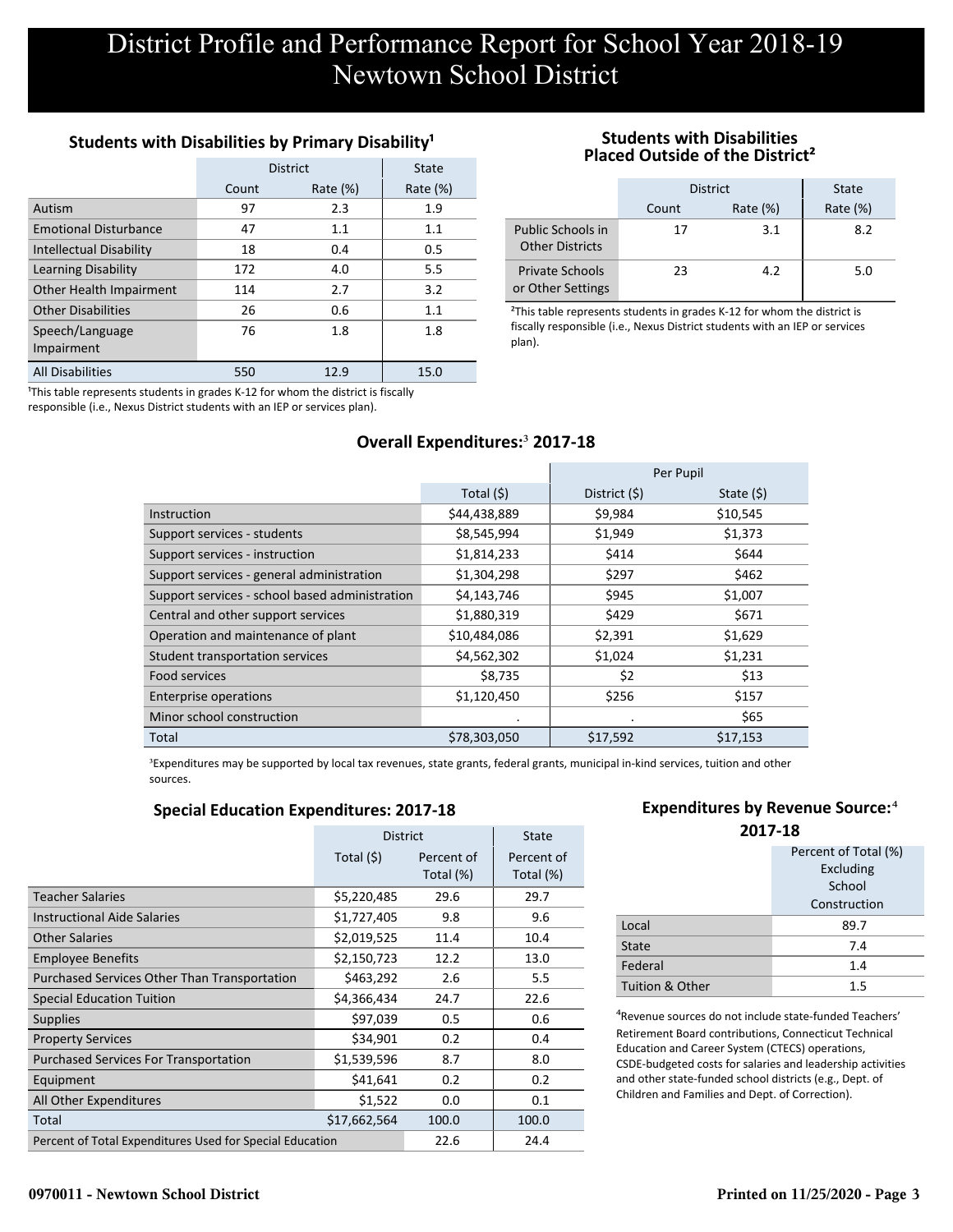## **Performance and Accountability**

### **District Performance Index (DPI)**

A District Performance Index (DPI) is the average performance of students in a subject area (i.e., ELA, Mathematics or Science) on the state summative assessments. The DPI ranges from 0-100. A DPI is reported for all students tested in a district and for students in each individual student group. Connecticut's ultimate target for a DPI is 75.

|                                              |        | <b>English Language Arts (ELA)</b> |        | <b>Math</b> |       | <b>Science</b> |
|----------------------------------------------|--------|------------------------------------|--------|-------------|-------|----------------|
|                                              | Count  | <b>DPI</b>                         | Count  | <b>DPI</b>  | Count | <b>DPI</b>     |
| American Indian or Alaska Native             | $\ast$ | $\ast$                             | $\ast$ | *           | 0     | N/A            |
| Asian                                        | 83     | 78.9                               | 83     | 82.0        | 46    | 71.4           |
| <b>Black or African American</b>             | $\ast$ | *                                  | $\ast$ | $\ast$      | 19    | $\ast$         |
| Hispanic or Latino of any race               | 158    | 71.1                               | 158    | 66.3        | 66    | 63.1           |
| Native Hawaiian or Other Pacific Islander    | 0      | N/A                                | 0      | N/A         | 0     | N/A            |
| <b>Two or More Races</b>                     | 50     | 82.5                               | 50     | 80.1        | 15    | $\ast$         |
| White                                        | 1,918  | 76.5                               | 1,918  | 74.1        | 876   | 70.2           |
| <b>English Learners</b>                      | 40     | 63.0                               | 40     | 57.6        | 9     | $*$            |
| Non-English Learners                         | 2,211  | 76.5                               | 2,211  | 74.2        | 1,013 | 70.1           |
| Eligible for Free or Reduced-Price Meals     | 283    | 66.8                               | 283    | 63.4        | 131   | 61.4           |
| Not Eligible for Free or Reduced-Price Meals | 1,968  | 77.6                               | 1,968  | 75.4        | 891   | 71.2           |
| <b>Students with Disabilities</b>            | 287    | 55.1                               | 287    | 49.5        | 111   | 50.2           |
| <b>Students without Disabilities</b>         | 1,964  | 79.4                               | 1,964  | 77.5        | 911   | 72.4           |
| <b>High Needs</b>                            | 504    | 62.6                               | 504    | 58.3        | 223   | 57.7           |
| Non-High Needs                               | 1,747  | 80.2                               | 1,747  | 78.4        | 799   | 73.4           |
| <b>District</b>                              | 2,251  | 76.3                               | 2,251  | 73.9        | 1,022 | 70.0           |

### **National Assessment of Educational** Progress (NAEP): Percent At or Above Proficient<sup>1</sup>

|                        | <b>NAEP 2019</b> | <b>NAEP 2013</b> |          |
|------------------------|------------------|------------------|----------|
| <b>READING</b>         | Grade 4 Grade 8  |                  | Grade 12 |
| Connecticut            | 40               | 41               | 50       |
| <b>National Public</b> | 34               | 32               | 36       |
| <b>MATH</b>            | Grade 4          | Grade 8          | Grade 12 |
| Connecticut            | 45               | 39               | 32       |
| <b>National Public</b> | ⊿∩               | 33               | 25       |

<sup>1</sup>NAEP is often called the "Nation's Report Card." It is sponsored by the U.S. Department of Education. This table compares Connecticut's performance to that of national public school students. Performance standards for state assessments and NAEP are set independently. Therefore, one should not expect performance results to be the same [across Smarter Balanced and NAEP. Instead, NAEP results are meant to](https://portal.ct.gov/-/media/SDE/Student-Assessment/NAEP/report-card_NAEP-2019.pdf?la=en) complement other state assessment data. To view performance on NAEP by student group, click here.

### **Physical Fitness Tests: Students Reaching Health Standard²**

|                      | Percent of Students by Grade <sup>3</sup> (%) |      |      |           |       | <b>All Tested Grades</b> |
|----------------------|-----------------------------------------------|------|------|-----------|-------|--------------------------|
|                      | $\overline{4}$                                | 6    | 8    | <b>HS</b> | Count | Rate (%)                 |
| Sit & Reach          | 92.0                                          | 97.9 | 94.4 | 89.5      | 1,299 | 93.4                     |
| Curl Up              | 91.7                                          | 95.8 | 71.2 | 95.8      | 1,299 | 88.8                     |
| Push Up              | 73.9                                          | 92.7 | 77.7 | 85.9      | 1,299 | 83.1                     |
| Mile Run/PACER       | 83.7                                          | 90.0 | 82.0 | 70.7      | 1,299 | 81.1                     |
| All Tests - District | 63.3                                          | 83.6 | 57.0 | 62.0      | 1,299 | 66.5                     |
| All Tests - State    | 56.1                                          | 53.5 | 50.9 | 51.4      |       | 52.9                     |

²The Connecticut Physical Fitness Assessment (CPFA) is administered to students in Grades 4, 6, 8 and High School (HS). The health-related fitness scores gathered through the CPFA should be used to educate and motivate children and their families to increase physical activity and develop lifetime fitness habits.

<sup>3</sup>Only students assessed in all four areas are included in this calculation.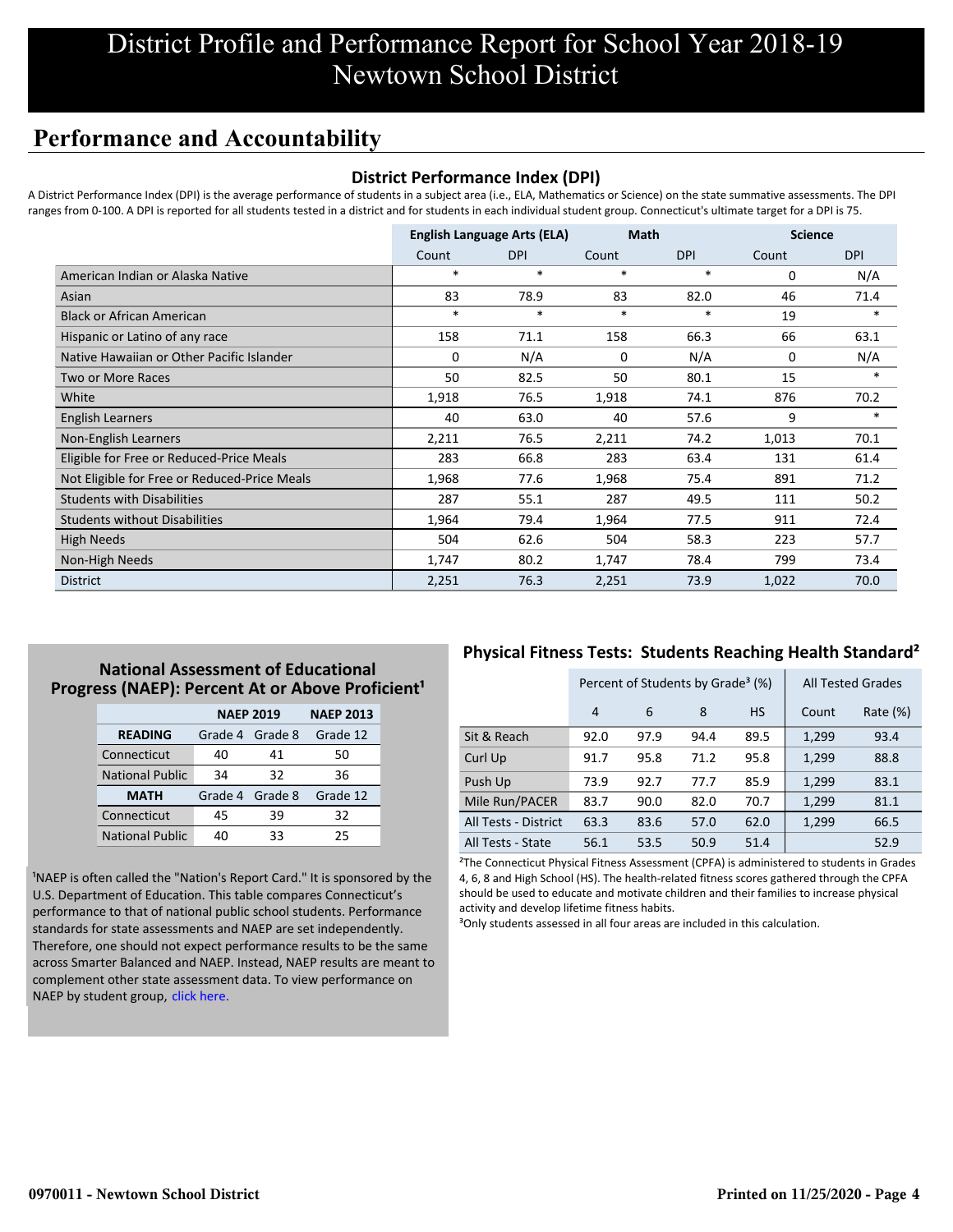### **Cohort Graduation: Four-Year<sup>1</sup>**

|                                          | 2017-18                   |             |
|------------------------------------------|---------------------------|-------------|
|                                          | Cohort Count <sup>2</sup> | Rate $(\%)$ |
| <b>Black or African American</b>         | 9                         | *           |
| Hispanic or Latino of any race           | 21                        | 95.2        |
| <b>English Learners</b>                  | $\ast$                    | $\ast$      |
| Eligible for Free or Reduced-Price Meals | 25                        | 80.0        |
| <b>Students with Disabilities</b>        | 32                        | 65.6        |
| <b>District</b>                          | 424                       | 96.5        |
| State                                    |                           | 88.3        |

<sup>1</sup>The four-year cohort graduation rate represents the percentage of first-time 9th graders who earn a standard high school [diploma within four years.](http://www.sde.ct.gov/sde/cwp/view.asp?a=2758&q=334898)

²Cohort count includes all students in the cohort as of the end of the 2017-18 school year.

### **11th and 12th Graders Meeting Benchmark on at Least One College Readiness Exam³**

|                                                    | Participation <sup>4</sup> |        | <b>Meeting Benchmark</b> |
|----------------------------------------------------|----------------------------|--------|--------------------------|
|                                                    | Rate $(\%)$                | Count  | Rate $(\%)$              |
| Female                                             | $\ast$                     | $\ast$ | *                        |
| Male                                               | 96.1                       | 286    | 66.2                     |
| <b>Black or African American</b>                   | $\ast$                     | 6      | *                        |
| Hispanic or Latino of any race                     | 95.2                       | 18     | 42.9                     |
| White                                              | 96.7                       | 504    | 68.7                     |
| <b>English Learners</b>                            | $\ast$                     | 0      | $\ast$                   |
| Eligible for Free or<br><b>Reduced-Price Meals</b> | 94.4                       | 47     | 43.9                     |
| <b>Students with Disabilities</b>                  | 70.5                       | 8      | 10.3                     |
| <b>District</b>                                    | 96.8                       | 568    | 67.9                     |
| <b>State</b>                                       | 95.9                       |        | 42.6                     |

<sup>3</sup>College readiness exams and benchmark scores are as follows:

- SAT® meets benchmark score on SAT, Revised SAT or Connecticut School Day SAT
- ACT® meets benchmark score on 3 of 4 exams (benchmark score varies by subject)
- AP® 3 or higher on any one AP® exam
- IB® 4 or higher on any one IB® exam

 $4$ Participation Rate equals the number of test-takers in 11th and 12th grade divided by the number of students enrolled in those grades, as a percentage. Sources:

SAT® and AP® statistics derived from data provided by the College Board.

- Copyright © 2019 The College Board. www.collegeboard.org
- ACT® statistics derived from data provided by ACT, Inc.
- Copyright © 2019 ACT, Inc. www.act.org

IB® statistics derived from data provided by the International Baccalaureate Organization.

Copyright © International Baccalaureate Organization 2019

### **College Entrance and Persistence**

|                                                    | Class of 2018         | Class of 2017            |
|----------------------------------------------------|-----------------------|--------------------------|
|                                                    | Entrance <sup>5</sup> | Persistence <sup>6</sup> |
|                                                    | Rate $(\%)$           | Rate $(\%)$              |
| Female                                             | $\ast$                | 93.5                     |
| Male                                               | 83.3                  | 93.2                     |
| <b>Black or African American</b>                   | $\ast$                | *                        |
| Hispanic or Latino of any race                     | 90.0                  | $\ast$                   |
| White                                              | 86.1                  | 93.8                     |
| <b>English Learners</b>                            | N/A                   | N/A                      |
| Eligible for Free or<br><b>Reduced-Price Meals</b> | 55.2                  | 83.3                     |
| <b>Students with Disabilities</b>                  | 66.7                  | *                        |
| <b>District</b>                                    | 86.1                  | 93.4                     |
| State                                              | 71.0                  | 87.8                     |

⁵College entrance refers to the percent of high school graduates from the year who enrolled in college any time during the first year after high school.

⁶College persistence refers to the percent of students who enrolled in college the first year after high school and returned for a second year (Freshman to Sophomore persistence).

Source: National Student Clearinghouse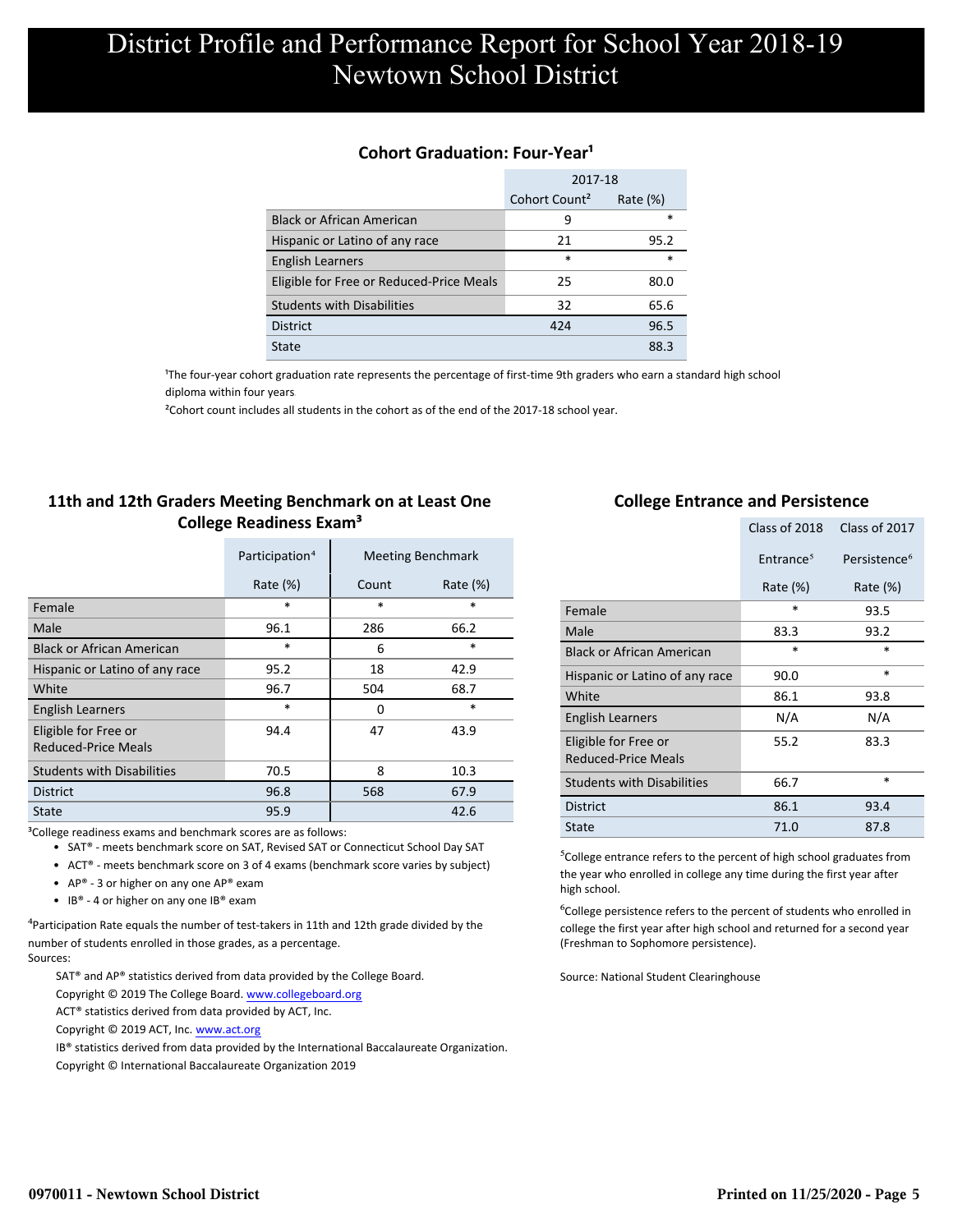#### **Next Generation Accountability Results**

Connecticut's Next Generation Accountability System is a broad set of 12 indicators that help tell the story of how well a district/school is preparing its students for success in college, careers, and life. It moves beyond test scores and graduation rates to provide a more holistic, multifactor perspective of district and school performance.

|                                                           | Indicator                  | Index/Rate    | Target | Points<br>Earned | Max<br>Points | % Points<br>Earned | <b>State Average</b><br>Index/Rate |
|-----------------------------------------------------------|----------------------------|---------------|--------|------------------|---------------|--------------------|------------------------------------|
| ELA Performance Index                                     | <b>All Students</b>        | 76.3          | 75     | 50.0             | 50            | 100.0              | 67.7                               |
|                                                           | <b>High Needs Students</b> | 62.6          | 75     | 41.7             | 50            | 83.4               | 58.1                               |
|                                                           | <b>All Students</b>        | 73.9          | 75     | 49.3             | 50            | 98.5               | 63.1                               |
| Math Performance Index                                    | <b>High Needs Students</b> | 58.3          | 75     | 38.9             | 50            | 77.7               | 52.7                               |
| Science Performance Index                                 | <b>All Students</b>        | 70.0          | 75     | 46.6             | 50            | 93.3               | 63.8                               |
|                                                           | <b>High Needs Students</b> | 57.7          | 75     | 38.5             | 50            | 76.9               | 54.2                               |
|                                                           | <b>All Students</b>        | 65.5%         | 100%   | 65.5             | 100           | 65.5               | 59.9%                              |
| <b>ELA Academic Growth</b>                                | <b>High Needs Students</b> | 58.5%         | 100%   | 58.5             | 100           | 58.5               | 55.1%                              |
| <b>Math Academic Growth</b>                               | <b>All Students</b>        | 69.6%         | 100%   | 69.6             | 100           | 69.6               | 62.5%                              |
|                                                           | <b>High Needs Students</b> | 55.7%         | 100%   | 55.7             | 100           | 55.7               | 55.2%                              |
| Progress Toward English                                   | Literacy                   |               | 100%   |                  |               |                    | 60.0%                              |
| Proficiency                                               | Oral                       |               | 100%   |                  |               |                    | 52.1%                              |
| <b>Chronic Absenteeism</b>                                | <b>All Students</b>        | 4.4%          | $<=5%$ | 50.0             | 50            | 100.0              | 10.4%                              |
|                                                           | <b>High Needs Students</b> | 9.4%          | $<=5%$ | 41.2             | 50            | 82.4               | 16.1%                              |
|                                                           | % Taking Courses           | 94.4%         | 75%    | 50.0             | 50            | 100.0              | 80.0%                              |
| Preparation for CCR                                       | % Passing Exams            | 67.9%         | 75%    | 45.2             | 50            | 90.5               | 42.6%                              |
| On-track to High School Graduation                        |                            | 96.8%         | 94%    | 50.0             | 50            | 100.0              | 88.0%                              |
| 4-year Graduation All Students (2018 Cohort)              |                            | 96.5%         | 94%    | 100.0            | 100           | 100.0              | 88.3%                              |
| 6-year Graduation - High Needs Students (2016 Cohort)     |                            | 90.0%         | 94%    | 95.7             | 100           | 95.7               | 83.3%                              |
| Postsecondary Entrance (Class of 2018)                    |                            | 86.1%         | 75%    | 100.0            | 100           | 100.0              | 70.9%                              |
| Physical Fitness (estimated part rate) and (fitness rate) |                            | 95.9%   66.5% | 75%    | 44.3             | 50            | 88.7               | 96.4%   52.9%                      |
| <b>Arts Access</b>                                        |                            | 32.3%         | 60%    | 27.0             | 50            | 53.9               | 51.9%                              |
| <b>Accountability Index</b>                               |                            |               |        | 1117.8           | 1350          | 82.8               |                                    |

*NOTE: A dot (.) appears in the table above when there are fewer than 20 students in the student group or the indicator is not applicable based on grades served.*

| Gap Indicators                | Non-High Needs Rate <sup>1</sup> |       |      | High Needs Rate Size of Gap State Gap Mean +1 Stdev <sup>2</sup> Is Gap an Outlier? <sup>2</sup> |   |
|-------------------------------|----------------------------------|-------|------|--------------------------------------------------------------------------------------------------|---|
| Achievement Gap Size Outlier? |                                  |       |      |                                                                                                  | N |
| ELA Performance Index Gap     | 75.0                             | 62.6  | 12.4 | 15.4                                                                                             |   |
| Math Performance Index Gap    | 75.0                             | 58.3  | 16.7 | 17.6                                                                                             |   |
| Science Performance Index Gap | 73.4                             | 57.7  | 15.7 | 16.1                                                                                             |   |
| <b>Graduation Rate Gap</b>    | 94.0%                            | 90.0% | 4.0% | 11.1%                                                                                            | N |

<sup>1</sup>If the Non-High Needs Rate exceeds the ultimate target (75 for Performance Index and 94% for graduation rate), the ultimate target is used for gap calculations. <sup>2</sup>If the size of the gap exceeds the state mean gap plus one standard deviation, the gap is an outlier.

*NOTE: A dot (.) appears in the table above when there are fewer than 20 students in at least one of the student groups used to calculate the gap measure or the indicator is not applicable based on grades served.*

| Subject/Student Group                                    |                            | Participation Rate (%) <sup>3</sup> |
|----------------------------------------------------------|----------------------------|-------------------------------------|
| All Students<br><b>ELA</b><br><b>High Needs Students</b> |                            | 98.8                                |
|                                                          |                            | 97.6                                |
| All Students<br>Math                                     |                            | 98.8                                |
|                                                          | <b>High Needs Students</b> | 97.6                                |
| Science                                                  | All Students               | 97.5                                |
|                                                          | <b>High Needs Students</b> | 96.2                                |
|                                                          |                            |                                     |

### **Connecticut's State Identified Measurable Result (SIMR) for Children with Disabilities**

Increase the reading performance of all 3rd grade students with disabilities statewide, as measured by Connecticut's English Language Arts (ELA) Performance Index.

Grade 3 ELA Performance Index for Students with Disabilities:

#### **District: 60.3 State: 51.5**

³Minimum participation standard is 95%.

**Supporting Resources:** [Two-page FAQ](http://edsight.ct.gov/relatedreports/nextgenFAQ_revisedDec2018.pdf) [Detailed Presentation](http://edsight.ct.gov/relatedreports/Next%20Generation%20Accountability%20System_Detailed%20Presentation_Jan_2020.pdf) [Using Accountability Results to Guide Improvement](http://edsight.ct.gov/relatedreports/Using_Accountability_Results_to_Guide_Improvement.pdf)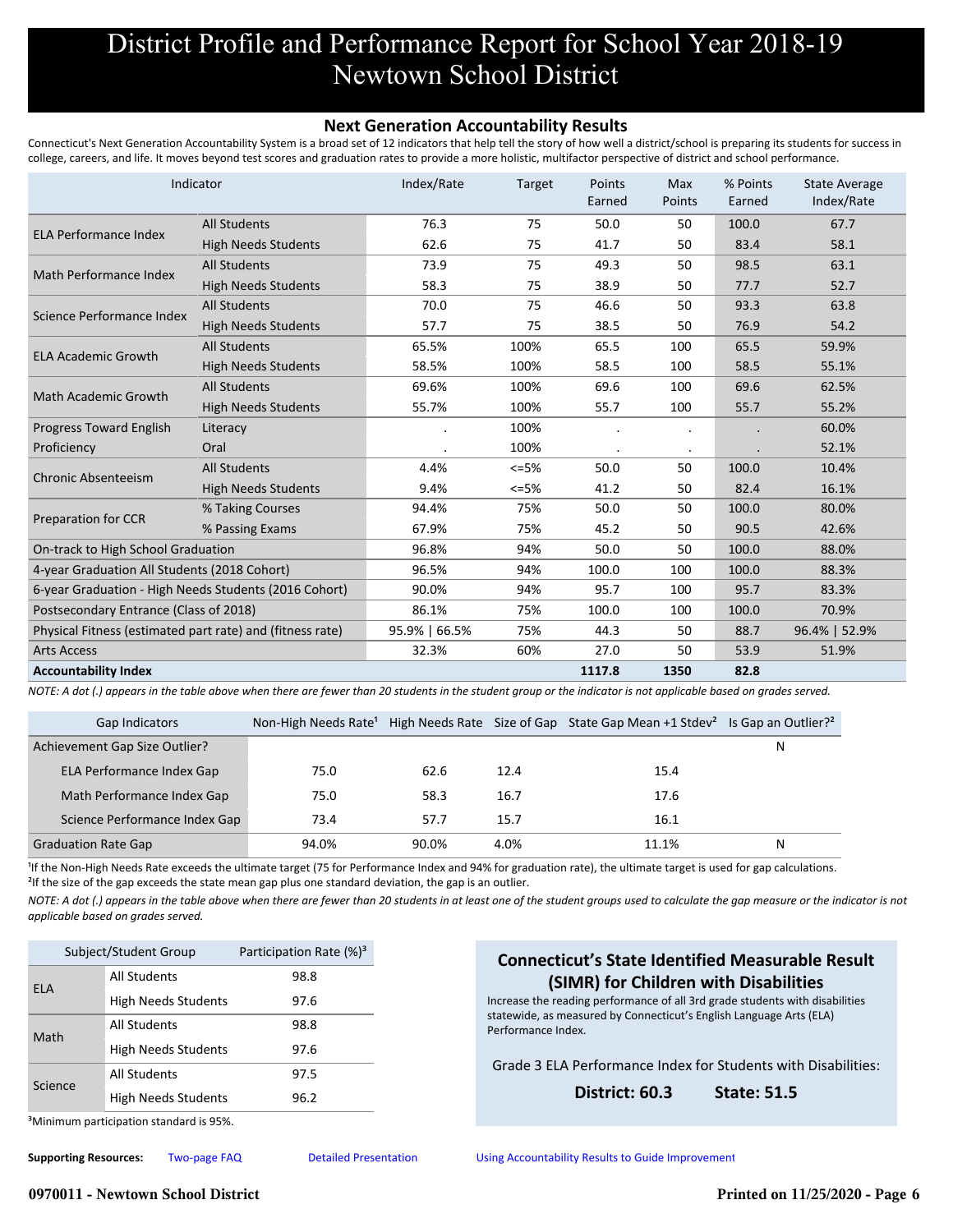# **Narratives**

### **School District Improvement Plans and Parental Outreach Activities**

The strength of Newtown Public Schools resides in our commitment to growth and achievement, as well as sustaining our partnership with parents and community. Our school improvement plans align with the vision, mission, and strategies outlined in the BOE-approved Strategic Plan, which was revised in 2016. The Newtown Strategic Plan emphasizes the importance of inspiring all students to excel by setting high expectations, delivering quality instruction, encouraging continuous improvement, and fostering civic responsibility.

Newtown staff and administration engages in on-going assessments to determine the appropriate services necessary in supporting students, families, and staff. Our Special Education Self-Study was developed in 2018 with the help of outside consultants and community feedback in order to better serve students through deliberate supports and programs, as well as ensuring appropriate staffing and resources to accommodate this population and their families.

In order to build resiliency following the events of 12/14, staff focuses on social-emotional learning and practices. Through the Safe School Climate Committee, representatives from each school share resources using the CASEL framework and build consistent scientific research-based intervention plans (SRBI) for students who struggle emotionally and academically. Educators implement Responsive Classroom and Second Step to facilitate a safe, inclusive, and respectful school climate. Each year, staff, students, and families participate in the Panorama Climate Survey to offer feedback and input regarding school and district climate.

In addition, a renewed focus on teaching and learning encompasses the changing landscape of education, technology, and careers in an increasingly global society. The District has embraced conceptually designed curriculum and instruction to promote depth of student learning experiences in all grades and content areas. Assessment and curriculum are aligned with CT Core Standards and SBAC. State-mandated assessment results are triangulated with local district data points to support intervention and enrichment decisions.

### **Efforts to Reduce Racial, Ethnic and Economic Isolation**

Newtown Public Schools fosters in students a respect for diversity and an understanding that bridges cultural, racial, ethnic, and socio-economic differences. Given the relatively small percentage of minorities in Newtown's student population, the District strives to provide learners with opportunities to expand their thinking, their experiences, and their relationships within groups of peers that more accurately represent the diversity of society. Newtown maintains registration for 20 students to attend the Academy for International Studies (AIS) Elementary Magnet School in Danbury. The Unified Sports and Unified Theater programs enable students to act as mentors to students with special needs and provide inclusionary practices that help to shape a highly respectful, inclusionary, and supportive school environment. Social emotional learning programs, such as Responsive Schools and the Second Step curriculum in grades K-8 focus on the development of interpersonal skills, responsible and considerate behavior, empathy, conflict resolution, and respect for divergent views. The intermediate and middle schools implement a "respect for diversity" theme to encourage students to examine issues of diversity in early adolescence through intensive study and careful reflection. The high school inter-district program with Danbury High offers a shared learning environment for urban and suburban students with diverse representation. The Link Crew at Newtown High engages all ninth graders in activities that foster connections between students of socio-economically and ethnically diverse groups. Through the NICE program, Newtown schools host cultural exchanges and partnerships with schools and students in countries including China, Japan, Spain, and Italy.